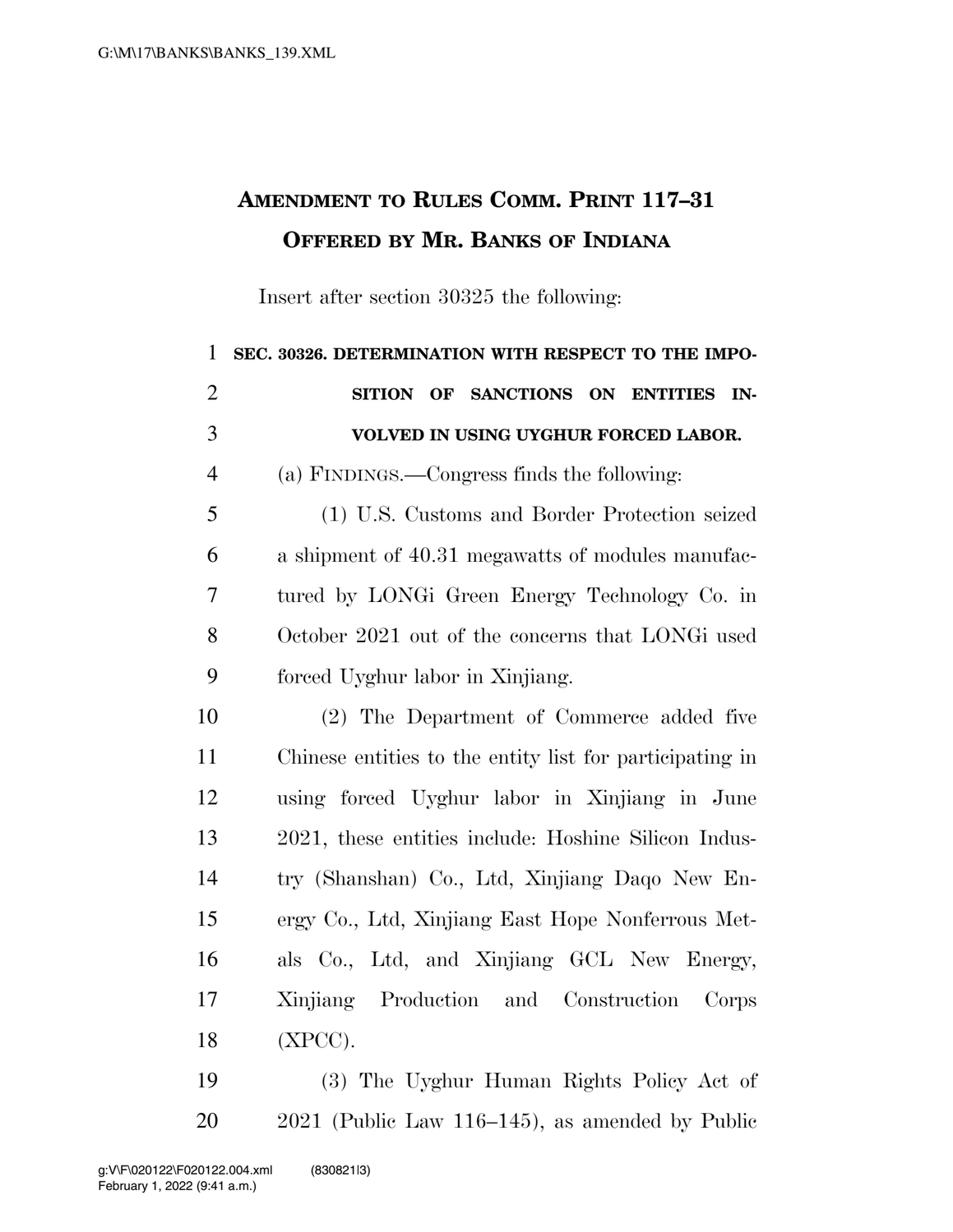Law 117–78, requires the President to impose asset blocking sanctions on foreign persons responsible for serious human rights abuses in connection with forced labor in Xinjiang, China.

 (b) IN GENERAL.—Not later than 180 days after the date of the enactment of this Act, the Secretary of the Treasury, in consultation with the Secretary of State, shall report to the appropriate congressional committees a de- termination, including a detailed justification, regarding whether LONGi Green Energy Technology Co., Hoshine Silicon Industry (Shanshan) Co., Ltd, Xinjiang Daqo New Energy Co., Ltd, Xinjiang East Hope Nonferrous Metals Co., Ltd, and Xinjiang GCL New Energy, each meets the criteria for designation under section 6 of the Uyghur Human Rights Policy Act (Public Law 116–145), as amended by section 5 of the Uyghur Forced Labor Pre-vention Act (Public Law 117–78).

 (b) PUBLIC AVAILABILITY OF INFORMATION.—The report required under this section shall be made available on a publicly available website of the Federal Government.

 (c) APPROPRIATE CONGRESSIONAL COMMITTEES DE- FINED.—In this section, the term ''appropriate congres-sional committees'' means—

 (1) the Committee on Banking, Housing, and Urban Affairs, the Committee on Finance, the Com-